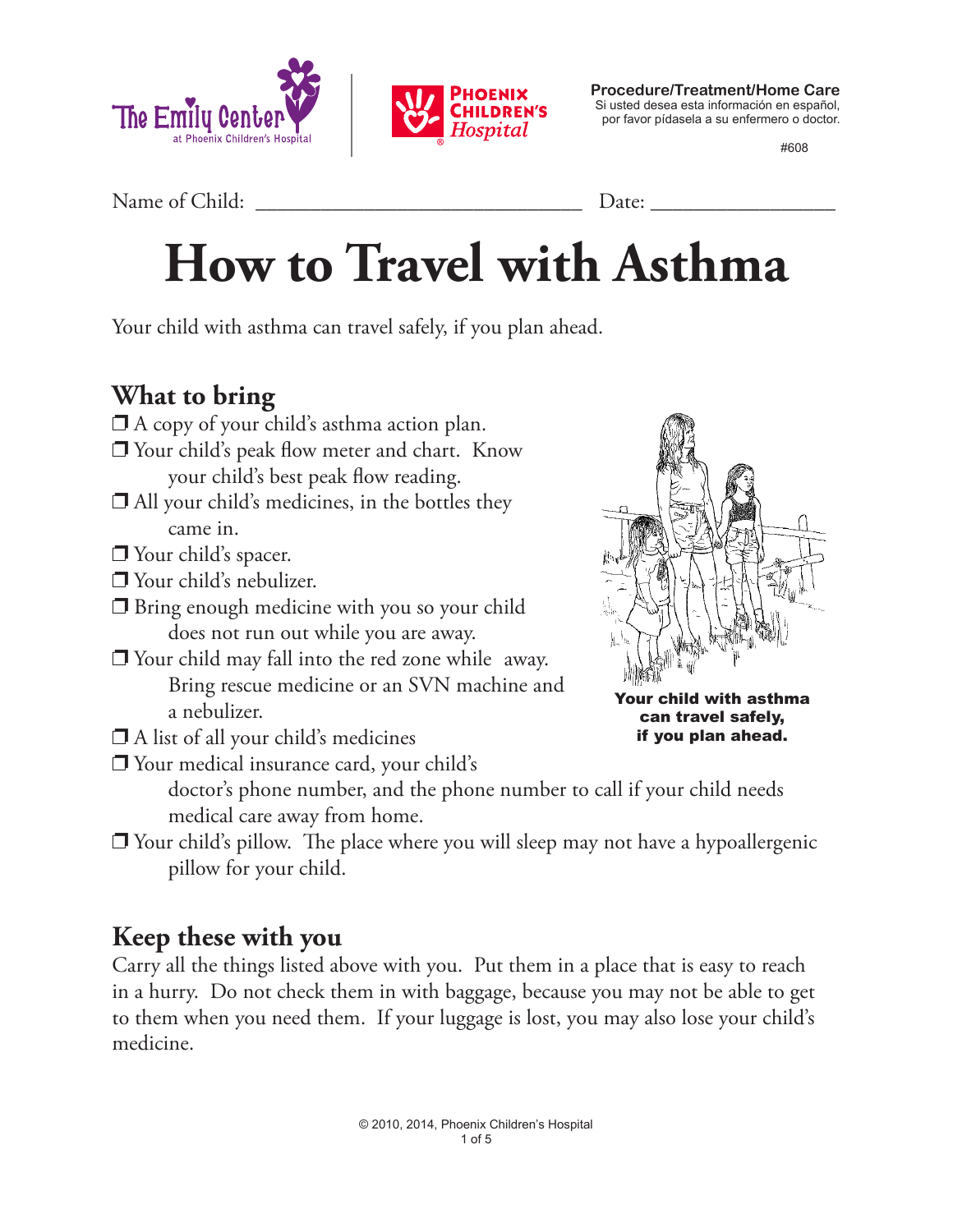#### **Choosing a place to go**

If you can choose when and where to go, think about these things:

- What makes your child's asthma worse?
- Plan the trip to keep away from your child's asthma triggers.
- What will the weather be like in the place you are going, when you are there?
- If pollen bothers your child, high altitudes have fewer plants that make pollen.
- If mold or dust mites bother your child, do not choose a place with tropical weather.
- You can get allergy weather maps and air quality weather maps on the Internet at www.weather.com

### **Things to do**

- If you are staying at a motel or hotel, ask for a smoke-free room and foam pillow.
- If your child is allergic to any foods, tell the people who serve the food (waiters, flight attendants, friends and family).
- If you cross time zones, do not change the time on one watch. Leave it to show the time at home. Use that watch to decide when to give your child medicine. Give your child medicine at the same time he or she would get it at home.
- Know where the hospitals are, and know the phone numbers to use in an emergency.
- Before you travel, tell your child's doctor when and where you will go. Ask if there is anything special you need to know or get ready for the trip.

#### **Now that you've read this:**

 $\Box$  Tell your nurse or doctor how you will get ready to travel with your child. (Check when done.)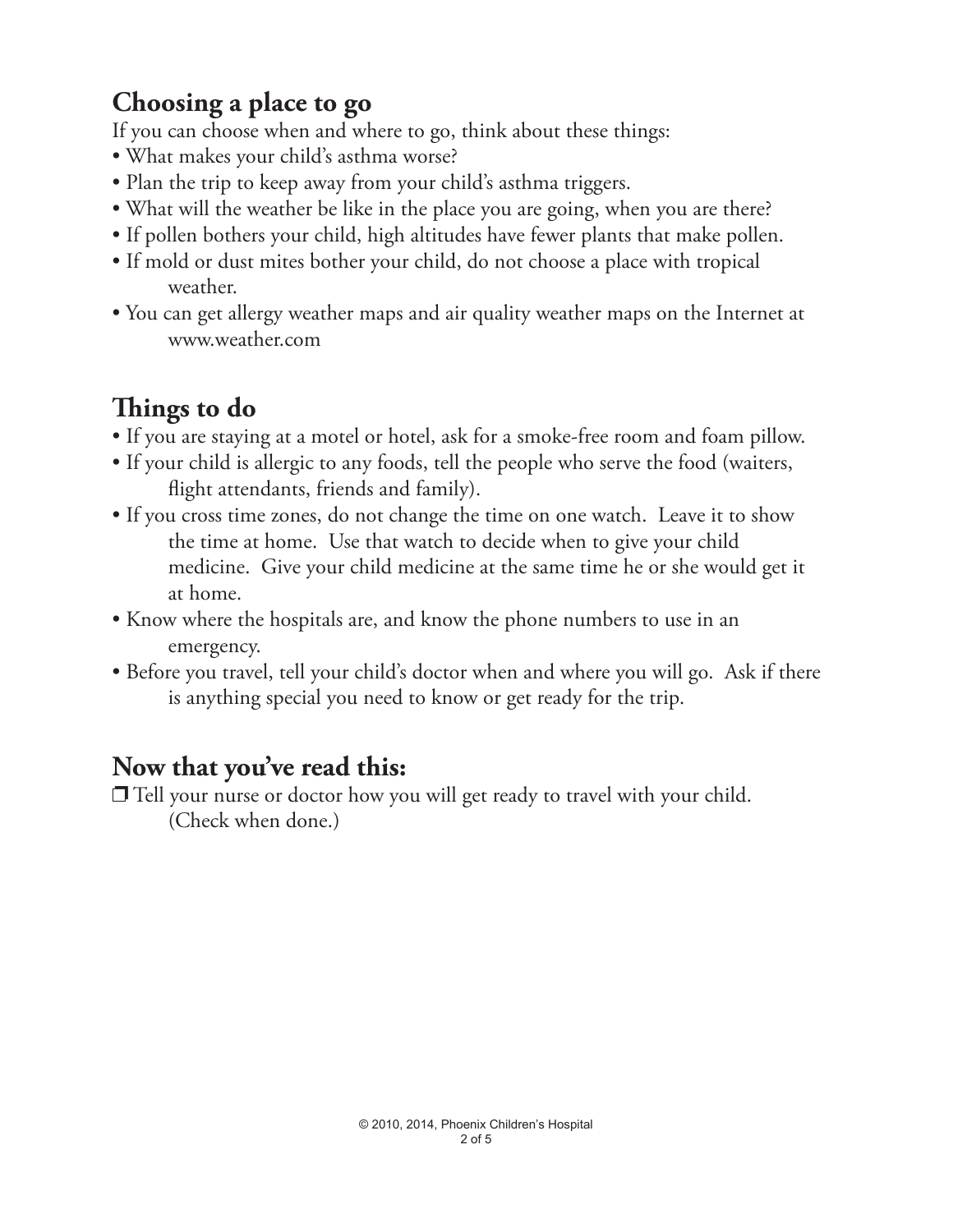If you have any questions or concerns,  $\Box$  call your child's doctor or  $\Box$  call  $\Box$ 

If you want to know more about child health and illness, visit our library at The Emily Center at Phoenix Children's Hospital 1919 East Thomas Road Phoenix, AZ 85016 602-933-1400 866-933-6459 www.phoenixchildrens.org www.theemilycenter.org Facebook: facebook.com/theemilycenter Twitter: @emilycenter Pinterest: pinterest.com/emilycenter

Disclaimer

The information provided at this site is intended to be general information, and is provided for educational purposes only. It is not intended to take the place of examination, treatment, or consultation with a physician. Phoenix Children's Hospital urges you to contact your physician with any questions you may have about a medical condition.

Thursday, March 13, 2014 • DRAFT to family review #608 • Written by Sherry Hunkler, RTT • Illustrated by Dennis Swain and Irene Takamizu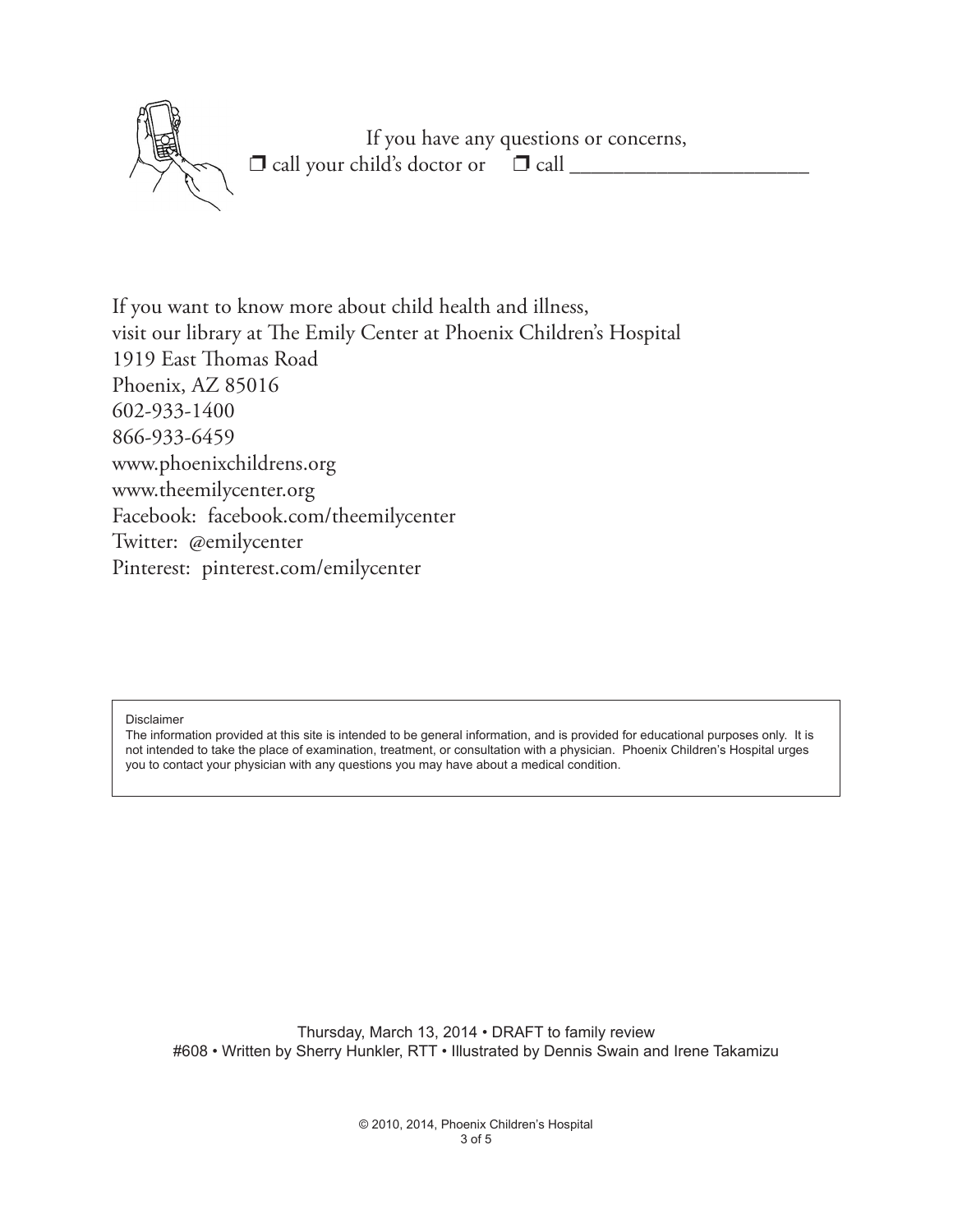



**Procedure/Treatment/Home Care** Si usted desea esta información en español, por favor pídasela a su enfermero o doctor.

#608

## **How to Travel with Asthma**

Name of Health Care Provider:

Date returned: \_\_\_\_\_\_\_\_\_\_\_\_ D db

## Family Review of Handout

Health care providers: Please teach families with this handout. Families: Please let us know what you think of this handout.

| Would you say this handout is hard to read?                                                  | J Yes      | J No |
|----------------------------------------------------------------------------------------------|------------|------|
| easy to read?                                                                                | J Yes      | No   |
| Please circle the parts of the handout that were hard to understand.                         |            |      |
| Would you say this handout is interesting to read?                                           | J Yes      | J No |
| Why or why not?                                                                              |            |      |
|                                                                                              |            |      |
| Would you do anything differently after reading<br>this handout?                             | $\Box$ Yes | N∩   |
| If yes, what?                                                                                |            |      |
|                                                                                              |            |      |
| After reading this handout, do you have any<br>questions about the subject?<br>If yes, what? | Yes        | No   |
|                                                                                              |            |      |